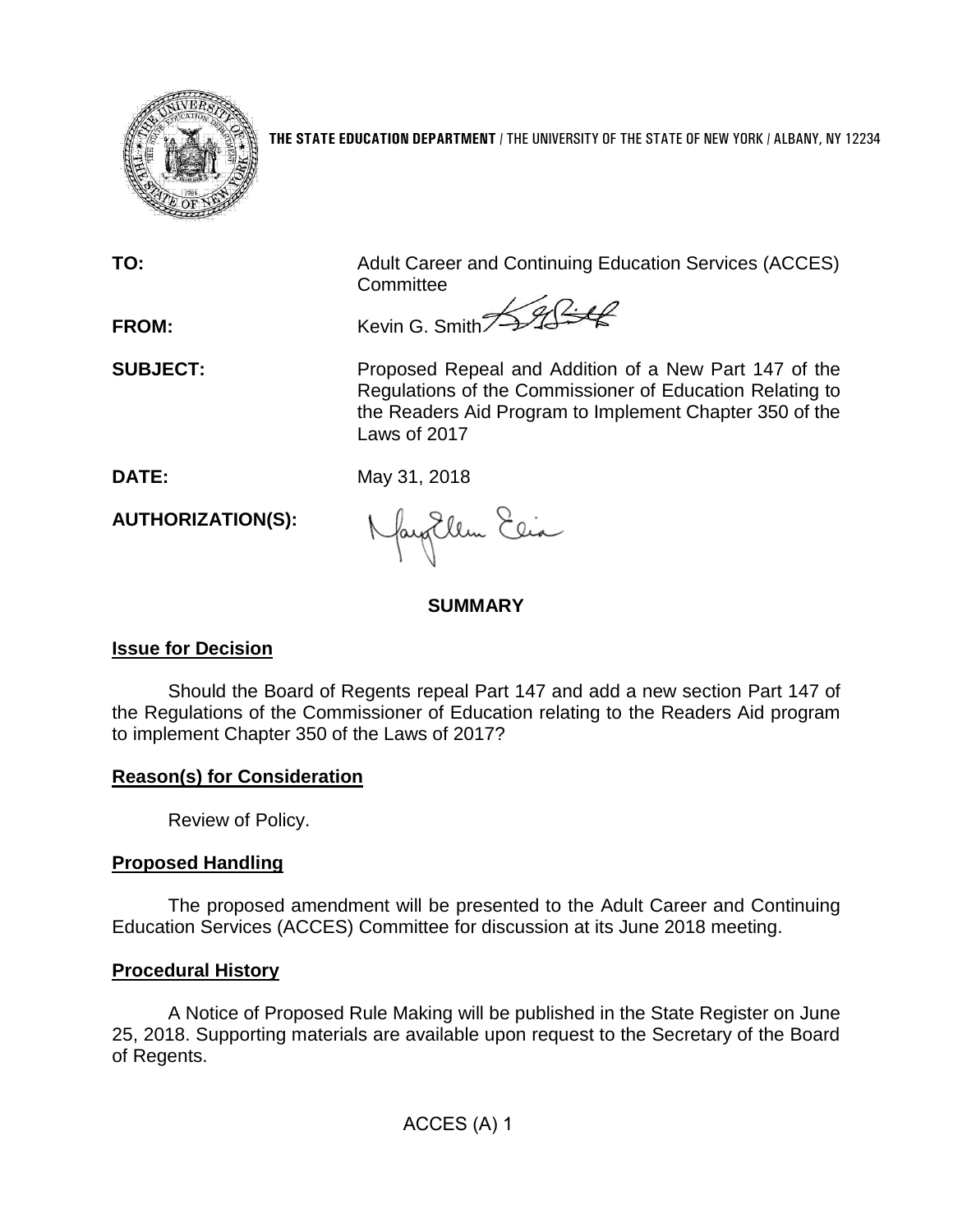#### **Background Information**

The Readers Aid Program has existed under New York State statute since 1936 to provide New York State residents who were deaf or blind with funding for notetaking and reader services in support of a student's college or university education. The original statute had provided that:

- Funding provided under the Program by the Department to a college or university for use on behalf of a student could be used only for reader and/or notetaker services, and in an amount not to exceed \$1,000 per year per student;
- Colleges or universities eligible to receive funding on behalf of a student were limited to only those degree-granting schools recognized by the Board of Regents.

Chapter 350 of the Laws of 2017 provides for an expansion in eligibility, funding and use of the funds for the Readers Aid Program. Chapter 350 took effect on January 21, 2018. Acknowledging the fundamental role of technology in the pursuit and attainment of a wider array of educational goals, and recognizing the increased costs associated with the provision of services to students with disabilities, the proposed regulations will enhance the Readers Aid Program by:

- 1. Expanding the use of funding for the Readers Aid Program to include "the purchase of technology" including computers and electronic readers to assist the student in reading or to aid the student in receiving instruction;
- 2. Increasing the funding available for use on behalf of the student from \$1,000 per year per student to \$4,000 per year per student; and,
- 3. Expanding the categories of colleges or universities eligible to receive funding to include licensed private career schools located within New York State.

#### **Timetable for Implementation**

Following the 60-day public comment period under the State Administrative Procedure Act, it is anticipated that the proposed amendment will be adopted as a permanent rule at the September 2018 meeting. If adopted at the September 2018 meeting, the proposed amendment will be effective on October 3, 2018.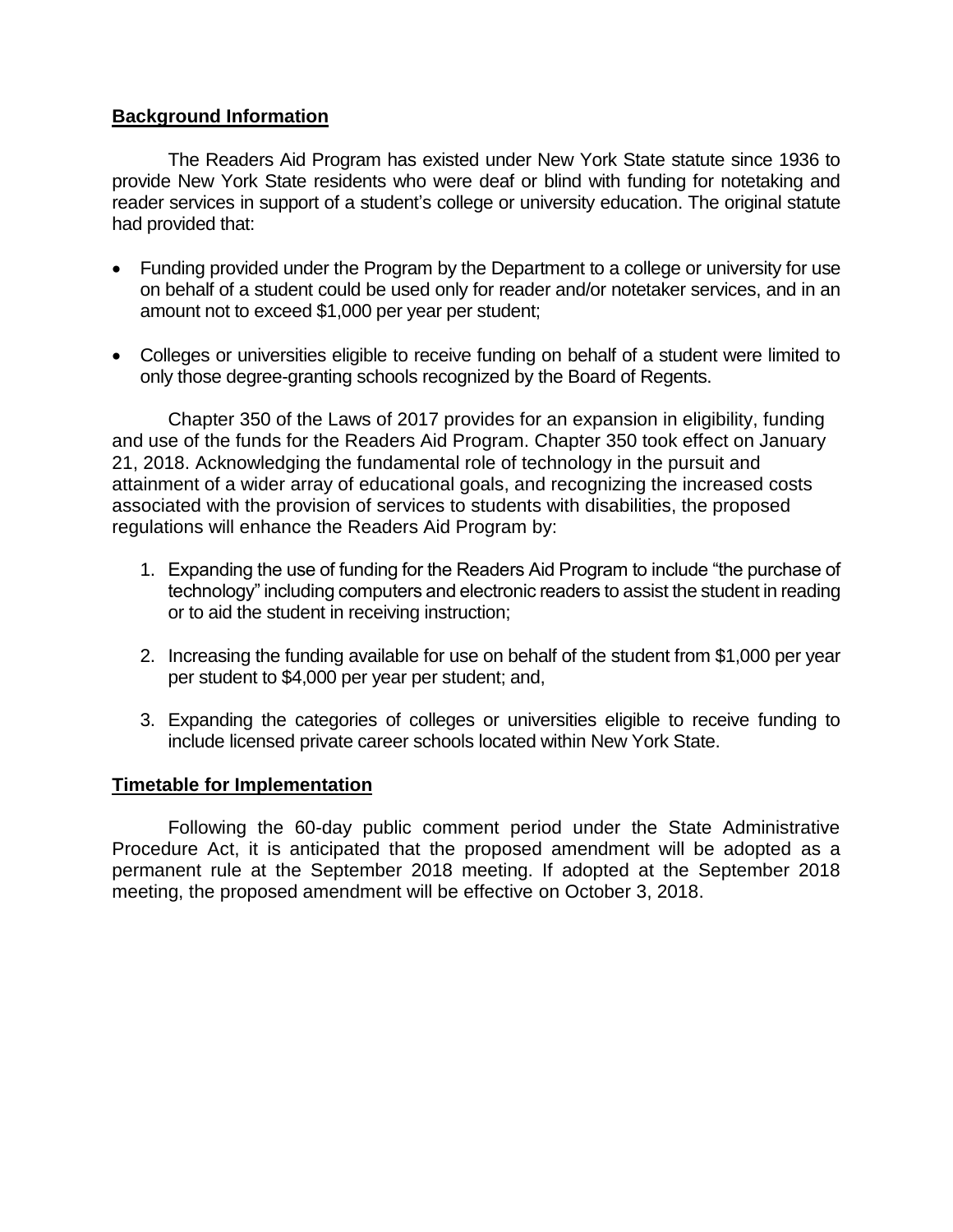AMENDMENT TO THE REGULATIONS OF THE COMMISSIONER OF EDUCATION

Pursuant to Education Law sections 203, 305 and 4210 and Chapter 350 of the Laws of 2017.

1. Repeal Part 147 of the Regulations of the Commissioner of Education and a new Part 147 of the Regulations of the Commissioner of Education shall be added as follows:

### Part 147

### Aid for Blind or Deaf Students

§147.1 Definitions. As used in this Part:

(a) The Department shall mean the New York State Education Department.

(b) Academic institution shall mean a college, university, technical or

professional school, including agriculture and technical institutes and state institutes of applied arts and sciences, located in this state and authorized by law to grant degrees; or a licensed private career school as defined in Article 101 of New York State Education Law and located in New York State, other than an institution established for the regular instruction of the blind or deaf.

(c) Academic year shall mean the regular school year beginning September 1 and ending August 31.

(d) Eligible student shall mean a blind or deaf student who is a citizen of this State and attends an academic institution as defined in this section.

(e) Technology shall mean equipment, machinery or tools that are used to provide students with supports to read or to assist the student in reading textbooks and/or pamphlets and/or improve the student's ability to read in order to receive instruction in his or her academic studies.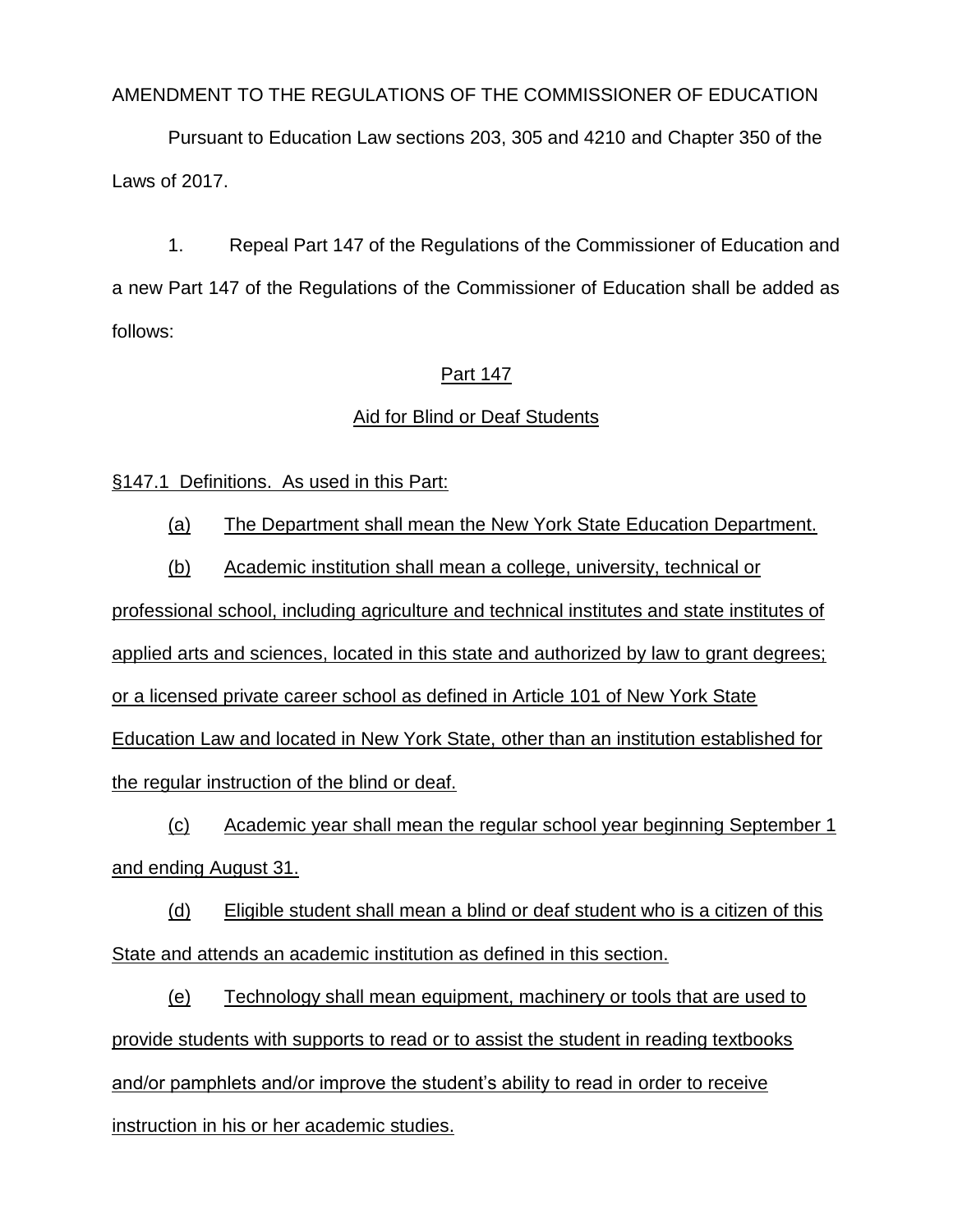§147.2 Application.

(a) An academic institution seeking funding under this section shall submit an application, on a form prescribed by the Commissioner, identifying the number of eligible students matriculated and attending the academic institution as verified by the president, or the equivalent title, of the academic institution, and the estimated amount of funds requested to support each student. Subject to the annual appropriation, the Department will authorize payment to the applying academic institution in an amount not to exceed \$4,000 for each student for each academic year on a first-come, first serve basis.

(b) Timeline for Submission of Applications.

(1) For the Fall semester, the academic institution shall submit completed applications and all required documentation to the Department by November 1 of the academic year for which funds are requested.

(2) For the Spring semester, the academic institution shall submit completed applications and any required documentation to the Department by March 1 of the academic year for which funds are requested.

(3) For the Summer semester, the academic institution shall submit completed applications and any required documentation to the Department by July 1 of the academic year for which funds are requested.

§147.3 Limitations on Funding

(1) Funding received by an academic institution pursuant to Education Law §4210 shall be used for eligible students for the following purposes:

(a) to provide eligible students with supports to read including the employment of readers, notetakers, interpreters, and/or the purchase of technology to assist the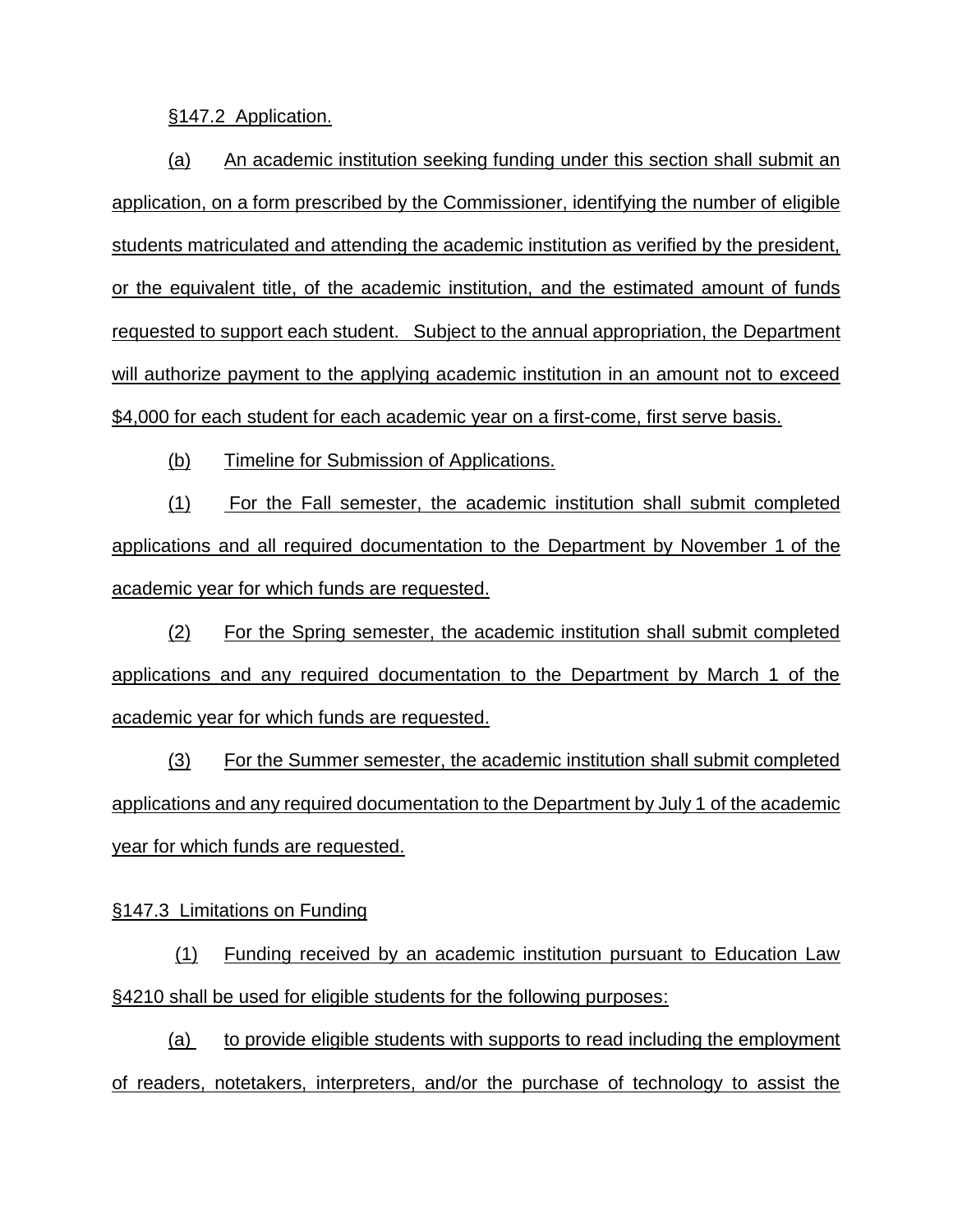student in reading from textbooks and pamphlets in his/her studies at the academic institution; or

(b) to aid such student in receiving instruction in such studies.

(2) Any academic institution that receives funding under this section shall ensure that it has a policy in place that requires students that are no longer eligible for Readers Aid to return any technology used by such student and/or purchased by the academic institution on behalf of such student under this section to the academic institution unless such technology becomes obsolete or damaged as determined by such institution. The academic institution shall use any returned technology for other matriculated students in the Readers Aid program unless otherwise approved by the Commissioner or such technology is destroyed or no longer usable.

(3) By September 30 of the academic year for which funds have been provided, the academic institution shall return any unspent funds to the Department.

#### §147.4 Reporting

(a) By August 31 of the academic year for which funds are provided under the statute, each academic institution receiving funds pursuant to this subdivision shall submit to the Commissioner, on a form and manner prescribed by the Commissioner, a final accounting for the use of such funds. Such accounting shall include:

(1) the actual number of blind or deaf students eligible for aid under this section and matriculated and attending the institution; and

(2) an itemized accounting, per eligible student, for readers aid supports, including any technology purchased with funding under this section during such academic year.

§147.5 Monitoring